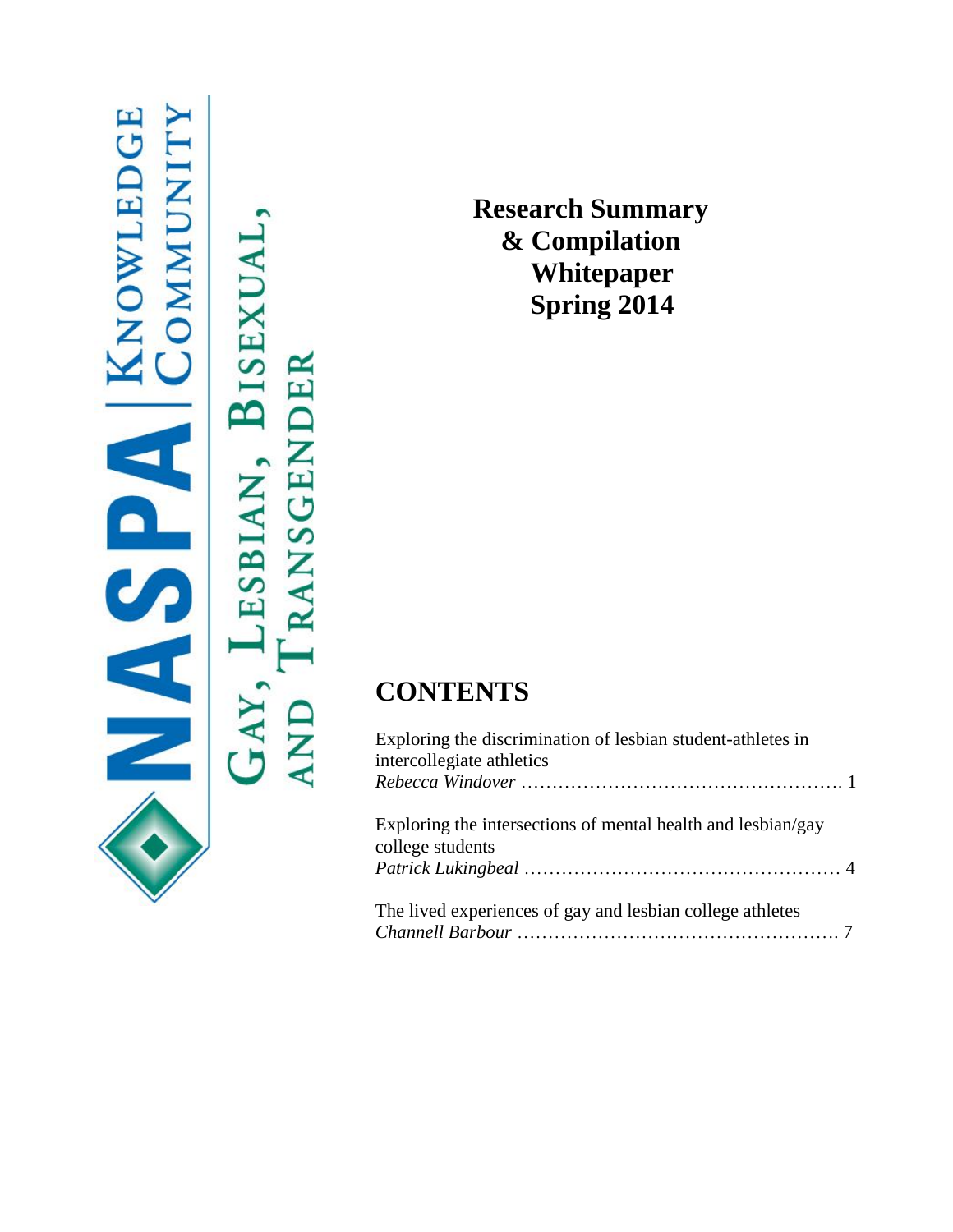The Whitepaper is a resource provided by the Gay, Lesbian, Bisexual and Transgender (GLBT) Knowledge Community (KC) of NASPA in fulfillment of its mission to provide avenues for the personal and professional growth of its members, increase awareness and acceptance of GLBT professionals and students, and promote understanding of GLBT professional and student needs within the field of higher education and student affairs administration.

The goal of the Whitepaper is to share current and cutting-edge research about issues related to the status of the GLBT community in higher education that will prompt discussion, further research and showcase scholarship being conducted by students and professionals in the field. Higher education and student affairs professionals can consider these recent findings/results when tailoring programmatic and pedagogical efforts on their campus. All scholars, researchers and professionals are welcome to submit summaries or briefs about their scholarship to the whitepaper; membership in NASPA is not a prerequisite.

The Whitepaper is meant to be a space that spurs innovation, further research, and experimentation. Although contributions are welcome from all who wish to submit, space is limited and we reserve the right to hold pieces for publication in future editions of the Whitepaper or other GLBT KC research publication venues (blog, website, newsletter, etc.). All editorial decisions, including feedback on content and placement in a particular publication, are made by the Core Member for Research & Whitepaper in consultation with an editorial board consisting of KC volunteer members.

Our editorial board is drawn from our primary audience; student affairs administrators and practitioners. The Whitepaper has been used as a forum to offer research proposals, summaries or previews articles that have been submitted for publication in a peer-reviewed or refereed journal but it does not qualify as a reputable trade or scholarly journal.

For more information about the submission guidelines, contact the KC leadership at glbtkc@gmail.com

Example of Whitepaper Citation, following APA Style Format:

Barbour, C. (2014). The lived experiences of gay and lesbian college athletes. *National Association of Student Personnel Administrators GLBT Knowledge Community White Paper*. Spring. 7-10.)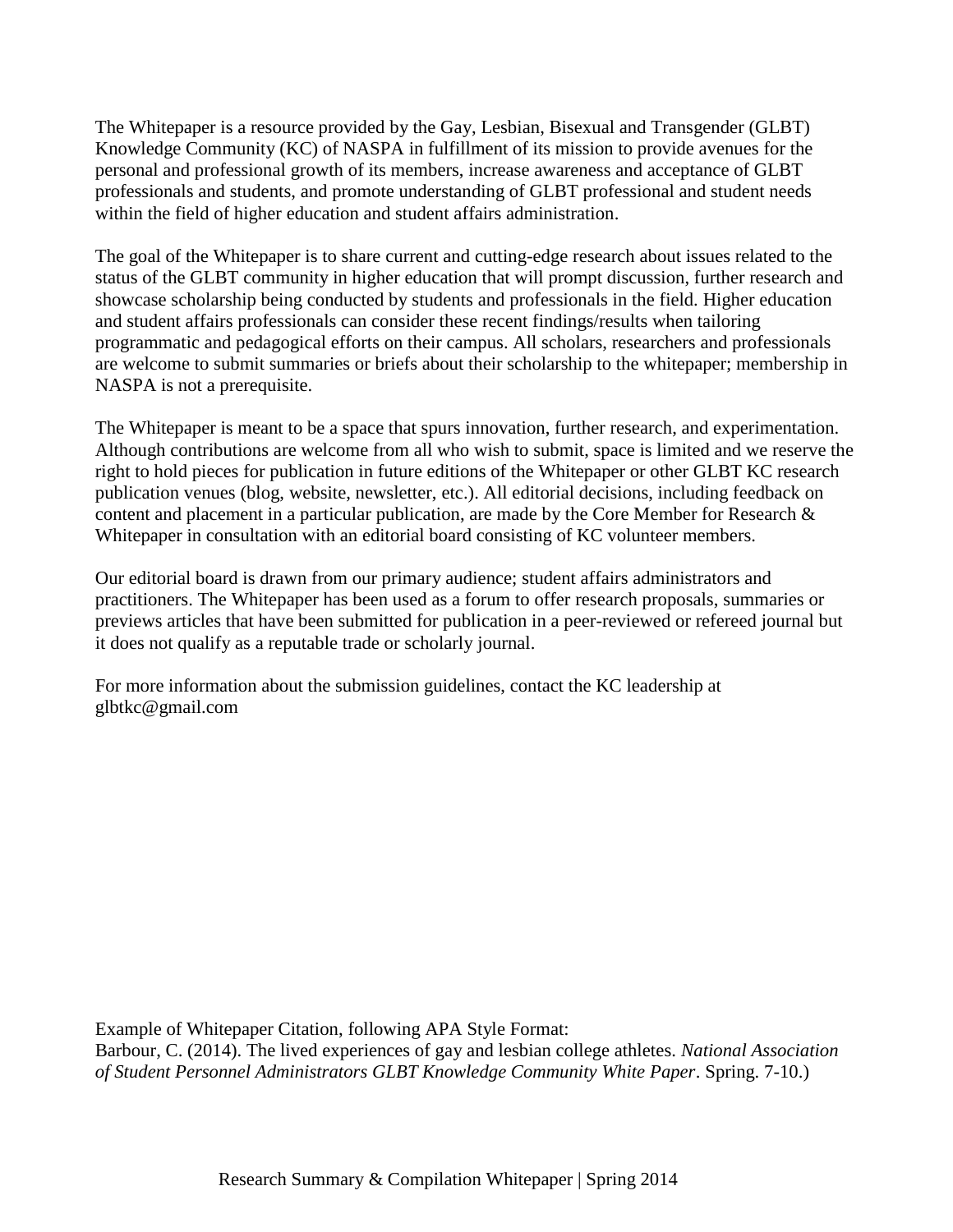

# **Exploring the discrimination of lesbian student-athletes in intercollegiate athletics**

Rebecca Windover | Graduate Assistant Residence Services | Kent State University | rwindove@kent.edu

#### **Introduction**

Over the last two centuries the promotion of a heterosexy image for female athletes has emerged. Females who participate in sport are often questioned about their sexual identity from coaches, reporters, parents, teammates, fans and the general public (Griffin, 1992). Women who participate in sports often are labeled as a lesbian. Those who participate in intercollegiate athletics have been cautioned about their "masculinizing effects" such as deeper voices and overdeveloped arms and legs (Griffin, 1992). Although, we have moved to the  $21<sup>st</sup>$  century, lesbians in intercollegiate athletics still face discrimination.

#### **Gender Norms**

Athletics has typically been a heterosexist environment, coupled with traditional gender norms expected in sport, presenting a unique challenge to all women athletes (Stoelting, 2011). In early years, higher education women's college and sports teams became the target of discrimination. Many believe that women who participated in sport and physical education were lesbians. Many believed that women chose to be in groups that lacked men, and they participated in activities that wouldn't enhance their abilities to become good wives or mothers. These so called "lesbians" were strange masculine individuals who rejected their female identity and roles as wives and mothers. In result, athletic women became highly suspected as lesbians. Unfortunately, today in 2014 this image has yet to change.

#### **Intercollegiate Athletics**

Homophobia has taken control of intercollegiate athletics. Over the years, college athletics have responded with silence to address the issues of homophobia in college athletics. Collegiate athletics is more hostile to lesbians than other areas of campus (Vargas-Tonsing, 2009). They have encouraged student athletes to stay quiet and hide at the cost of their education:

> Lesbians in sport are treated like nasty secrets that must be kept locked tightly in the closet. Lesbians, of course, are expected to maintain cover at all times. Not surprisingly, most lesbians in sport choose to remain hidden rather than face potential public condemnation (Griffin, 1992).

College athletes who identify live in fear of being "outted" by teammates and coaches. They try to maintain a heterosexist status quo in order to blend in with society. They feel pressured to stay quiet as women in sports are fighting a two-prong battle: social acceptance for athletics and athletics doesn't dictate sexuality.

Intercollegiate athletes are the home for negative recruiting processes. Coaches and athletic directors try to reassure athletes that their program is "free" of lesbians and that the rival program is full of them. The recruiting process forces questions based on sexuality of players and coaches to luster. Coaches throughout the sport will speculate rumors about opposing coaches addressing the sexuality in hopes of winning over recruits.

We know from feminist learnings that women are the first to apologize. In athletics, female athletes try to compensate by promoting a feminine image and as a society we focus our attention on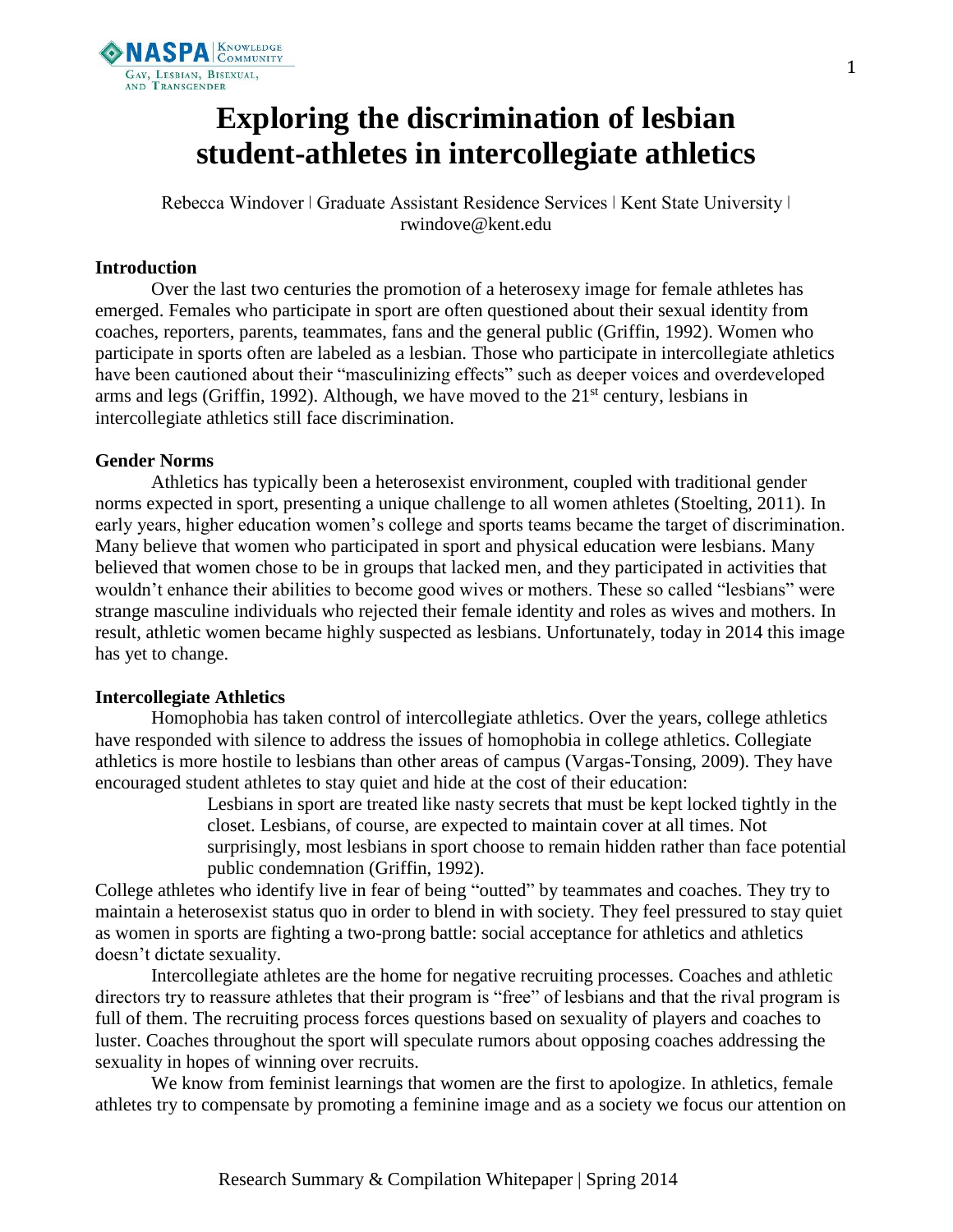

those who meet white heterosexual standards of beauty. Athletes are constantly told to dress more feminine. In the journal Changing the Game, Pat Griffin states "…college teams are told to wear dresses or attend seminars to learn how to apply makeup, style hair, and select clothes. Athletes are encouraged to be seen with boyfriends and reminded to act like ladies when away from the gym" (Griffin, 1992.) Female athletes are spending more time fighting the norm athletic stereotypes, rather than being embraced for who they are.

## **Off The Court**

The personal lives of female athletes are constantly under attacked. Those who are single are assumed to be closeted. At some institutions athletic directors prohibit lesbian coaches and athletes (Griffin, 1992). At Penn State, Rene Portland Head Coach of Women's Basketball had a "no drug, no alcohol, no lesbian" policy. Many institutions followed her dropping lesbians from the team, benching them, or becoming ostracized (Griffin, 1992). Women who participate in sports are constantly watching themselves and obeying by the cultural norm. Rumors have shown that in a NCAA women's basketball championship, male coaches went to the local lesbian bar to spy on lesbian coaches who may have been there (Griffin, 1992).

Over the years female athletes have spoken out about pressures and stressed they experienced. Pat Griffin (Griffin, 1992) recalled those discussions stating:

- Lesbian image that women's sport portray
- Shame affiliated with being a female athlete
- Discomfort with the topic and inability to say the word "lesbian"
- Importance of projecting a feminine image
- Discomforted by female athletes who didn't look or act feminine.

Those who risk being stereotyped try to overexert themselves into a heterosexual identity. These women do everything in the power to fit into the standards that have been set in hopes of not upsetting the general norm. At Penn State, Coach Renee Portland recruited Jennifer Harris and offered her a full scholarship as long as she abided by team rules. Portland continued to attack Harris and accused her of not abiding her "no lesbian policy" (Osborne, 2007). Osborne states that Portland continued to see Harris as a "bad influence" and forced Harris to dress in more feminine clothing and wear her hair in a more feminine style instead of cornrows. Harris was later released from the team by Portland.

# **Effects of Labeling**

Women who are athletic and appear unfeminine become a target to the label "lesbian". This label is harmful for athletes as it detracts from their ability to succeed. We develop stereotypes focusing on inadequacy and deviance rather than talent and capability (Biard, 2002). Intercollegiate athletics is an area of big business often controlled by men. Donna Lopiano, Executive Director of the Women's Sports Foundation stated that "homophobia is a political tool used by men to keep women in their place, to maintain the power of economic structure, to maintain control of the money where (men) want it to be, namely in football and men's basketball." The athletic world is one ginormous harmful Catch-22. In athletics, we look for athletes, who show characteristics of aggression. However, these are the same characteristics that lead to discrimination (Biard, 2002).

Sexual orientation discrimination has a direct impact on athletics. Homosexual athletes who participate in athletics suffer fear, humiliation, isolation, and sometimes physical violence (Osborne, 2007). These intercollegiate athletes who face discrimination are prohibited from participating in the educational benefits of intercollegiate sports. Female athletes live in fear of being "outted" and ostracized by their teammates and coaches. Athletes who wish to come out are often told to be silent so they can "protect" the programs image. Those who are scholarship athletes are left at a crossroads.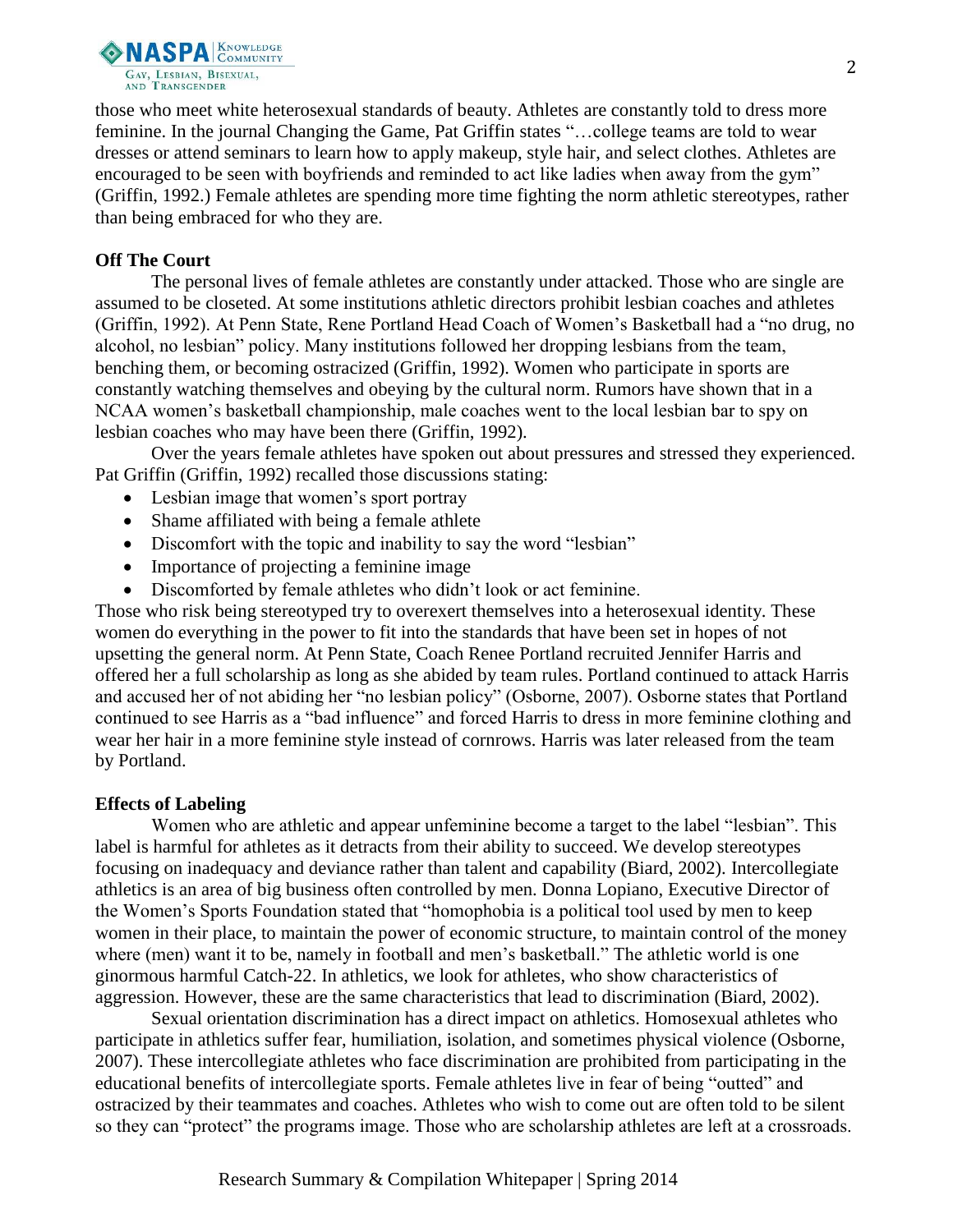

They're unable to transfer as they will lose eligibility or may suffer financial problems due to scholarships that could be revoked. The effect of homophobia effects both lesbian and straight athletes.

### **Conclusion**

.

We are at a time where intercollegiate athletes everywhere are struggling with their sexual orientation. In higher education we are encouraging these athletes to come out and embrace who they're. The time has come where athletics must do the same. Intercollegiate athletics must end their discrimination towards lesbian athletes. It is the responsibility of each institution to ensure that homosexual student-athletes enjoy the same intercollegiate athletic experience, free from discrimination that heterosexual student-athletes enjoy.

#### **References**

- Baird, J.A. (2002). Playing it straight: An analysis of current legal protections to combat homophobia and sexual orientation discrimination in intercollegiate athletics. *Berkeley Women's, 17*(31).
- Griffin, P. (1992). Changing the game: Homophobia, sexism, and lesbian in sport. *Quest (00336297)*, *44*(2), 251-265.
- Osborne, B. (2007). "No drinking, no drugs, no lesbians": Sexual orientation discrimination in intercollegiate athletics. *Marquette Sports Law Review*, *17*(2), 481-501.
- Stoelting, S. (2011). Disclosure as an interaction: Why lesbian athletes disclose their sexual identities in intercollegiate sport. *Journal of Homosexuality*, *58*(9), 1187-1210.
- Vargas-Tonsing, T. M., & Oswalt, S. B. (2009). Coaches' efficacy beliefs towards working with gay, lesbian, and bisexual athletes. *International Journal of Coaching Science*, *3*(2), 29-42.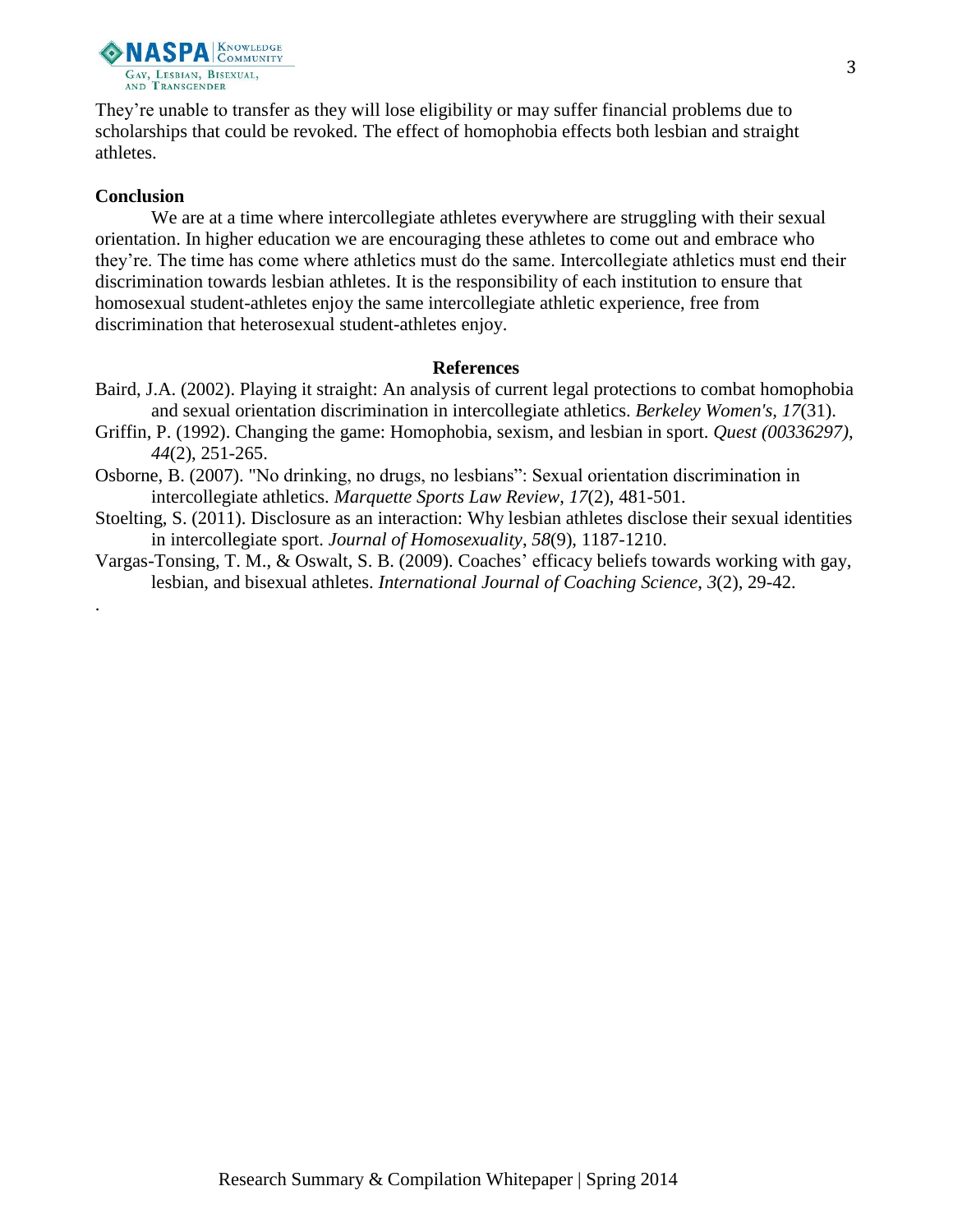

# **Exploring the intersections of mental health and lesbian/gay college students**

Patrick Lukingbeal | Student Wellbeing Specialist | Rice University | pll2@rice.edu

The increase of mental health issues on campus has become a nationwide conversation. Significant research (King, Semlyen, See Tai, Killaspy, Osborn, Popelyuk, & Nazareth, 2008; King, McKeown, Warner, Ramsay, Johnson, Cort, Wright, Blizard, & Davidson, 2003; McLaughlin, Hatzenbuehler, Xuan, & Conron, 2012; Oswalt & Wyatt, 2011) has shown that lesbians and gays (LG) are at a higher risk for mental health issues, but how does this play out while they are in college? This white paper will explore the link between mental health and LG college students.

This study sought to gather qualitative information about the experiences of LG college students in relation to mental health and campus resources. Stone University, a private university in a metropolitan area in the southwest that is largely residential, was the research site. Three research questions were addressed. First, what are additional stressors LG college students face while attending university? Second, what are common attitudes, beliefs, or stigmas of mental health held by LG people? Finally, what can campus mental health services do to provide a more welcoming and inclusive atmosphere for LG students?

Participants were undergraduates at Stone University, and participated in one interview. Two were male-identified, and two were female-identified. All identified as gay or lesbian, while two had a diagnosed mental illness. In the data analysis, several themes developed that begin to address the main research questions. First, participants reported particular concerns with "on-campus/offcampus" sexuality. Second, participants reported significant disconnects in many social situations. The third theme that arose from the data was the positive view that participants had towards mental health. Finally, participants reported their openness to seeking help – but only if they felt it needed.

Every participant spoke of their suppression of their sexual orientation when outside of school– an "on-campus" versus "off-campus" dichotomy. One participant, Kyle, explained, "basically recognizing that you're not the same person that you're on-campus when you're offcampus." Alex was by far the most "out" when outside school. The other participants had starkly different experiences and the effects to many of them have been significant. While Alex is supported and accepted, others are not out to their family and have feared being emotionally cut off or financially disconnected. Sara came from a traditional Jewish family. While her mother and siblings know her orientation, her father does not. As far as the tone with her family nowadays, "we just don't talk about it…we get along great, we just don't talk about it."

Kyle came out as gay to his parents shortly after graduating high school. While he chose to reinvent himself and explore his sexuality at college, the stress and emotional divide between him and his parents have persisted. He mentioned that his coming out was very awkward with his parents. They told him, "we love you, but we're never going to accept this" and also explained that they were "worried for me spirituality, and the fact I'm making this horrible sin." Kyle also described an uncomfortable moment during the 2012 Presidential election season where his parents told him, "don't you dare vote…for Obama. We're not going to say we're going to cut you off if you vote for Obama, but we could." Still entirely financially dependent on his family, including tuition, Kyle has made the decision to lay low.

Tina was not out as a lesbian to anyone in her family. While she was not worried that her parents would turn their back on her, she described her Venezuelan family as embracing the "hush, hush" culture of not discussing it. When describing interactions with her sisters, she has had to stop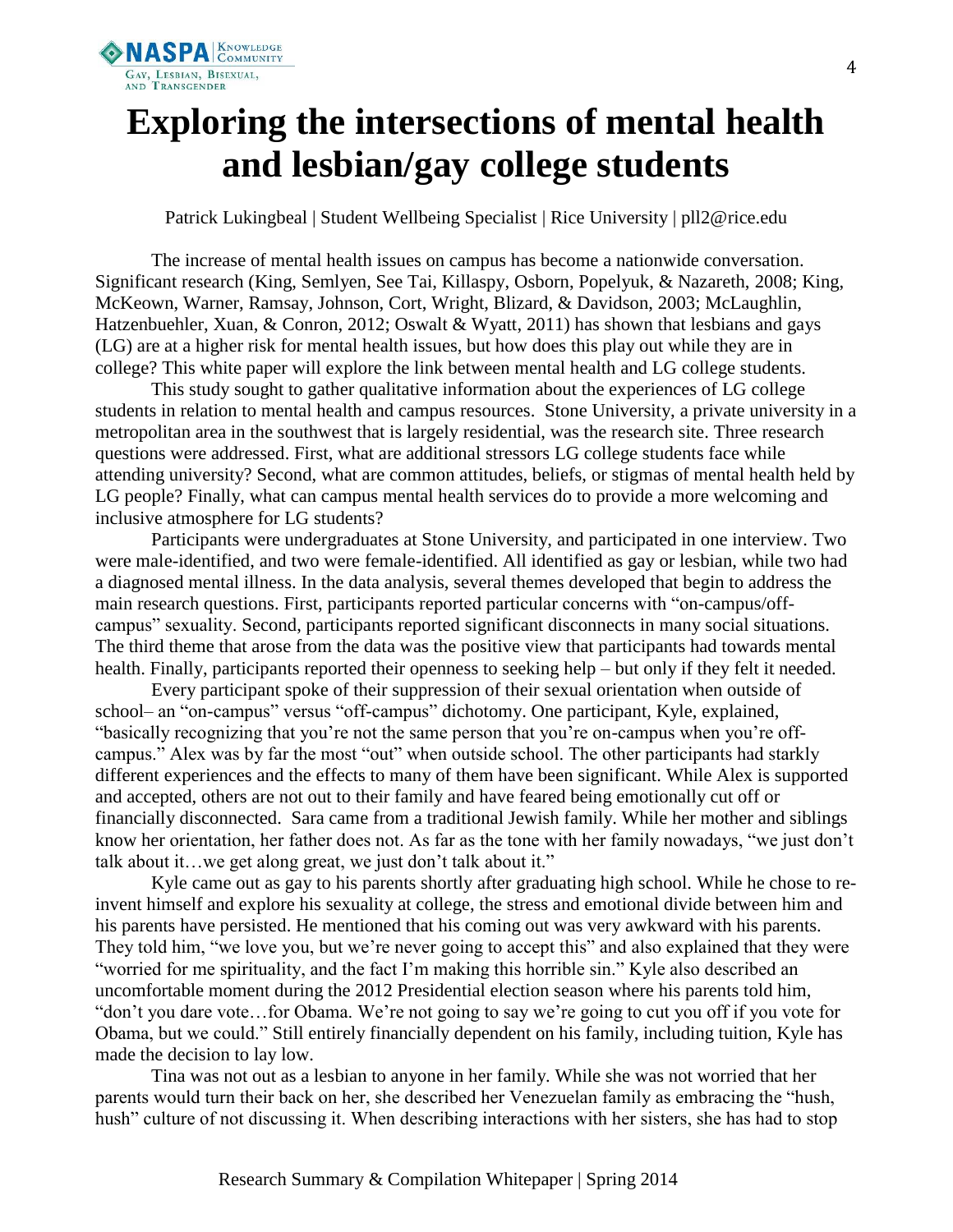

herself from making comments about women. "I have to go all hetero. It's rough – I mean like, I can live with it – I've lived with it for a while…Being true to people sometimes is rough." For Tina, whenever she returns home she has a little voice in the back of her head telling her to "act normal."

Coming out to peers on-campus happened in different ways for every participant. While none are actively hiding it, they approach coming out in the present in similar ways. With each participant being out on-campus, certain stressors have arisen.

Alex, Kyle and Tina are out to their roommates, but it has been at times an uncomfortable process. Kyle explained that he now feels comfortable talking about his boyfriend and bringing him to hangout in his suite. Sara has had a different experience. Similar to her parents, her roommates – who she describes as conservative Christians - enacted a "don't ask, don't tell" policy in which her sexual orientation is pretty much ignored. Much of the discomfort came when Sara decided to place an Ally placard on her door, signifying support for the LGBTQ community. Sara explained that now where she lives is the one place she feels like she cannot truly be herself.

New student orientation was also a source of stress for many. Most participants mentioned a specific point in new student orientation that impacted them. An activity, called "Stand Up, Sit Down" was facilitated in each individual residential college. The activity seeks to broaden the understanding of diversity. Students are asked to stand up when a certain phrase is read that describes them, where they feel comfortable. In these particular situations, the "I am part of the LGBTQ community" is read. During their orientations, Sara and Kyle both shared that they stood up. While they were visibly nervous to do so, they were happy to see others standing up as well. During his orientation, Alex mentioned that he did not feel comfortable at the time standing up, but started standing up when he returned the following year as an upper class orientation advisor.

Parties were another source of stress for the participants. The university oversees registration of large public events where alcohol is present. Sara described a situation in which she was approached by several intoxicated upperclassmen that pestered her about her orientation. "Three drunk guys asked me, 'oh, you're bisexual? Like you have a boyfriend but you stood up for the gay question – that's hot. "This incident occurred previous to Sara identifying as a lesbian, and caused her to be very offended. Kyle described a more intimidating experience while dancing at a party. "I was dancing with a guy, and there was a couple of very large football players that came over and, like, tapped me on the shoulder and motioned for me to stop dancing." Both Sara and Kyle mentioned that they felt physically intimidated in these situations and did nothing to confront the individuals. The third theme that came from the data concerned the participants' beliefs and opinions towards mental health. Each person expressed positive views towards mental health, and understood the importance of taking care of themselves. Alex, who is diagnosed with anxiety, spoke to his relationship with his mother. While he does not remember learning much about mental health in his early years, he had a bonding moment when his mother revealed her struggle with depression during his freshmen year at Stone. Kyle spoke to his experiences with his older brother, as well as a peer at Stone who struggled with mental illness their first year in college. Both experiences, Kyle explained, showed him how serious situations can become, and the importance of being healthy.

Sara spoke to her experiences with both her mother and brother, who have struggled with mental illness. It was not until her mother sat her down to discuss how she was feeling that her family came to the determination that she may be depressed. Tina, who is diagnosed with anxiety and depression and has sought treatment for several years, spoke to her family history. Though she emphasized a "hush, hush" mentality regarding sexual orientation in her culture, the same seemed to go for mental health growing up. With time, she has seen her family embrace mental health, and this has given her the strength to seek help for herself. The participants also expressed similar sentiments to how they felt their peers at Stone University viewed mental health. While they all felt there was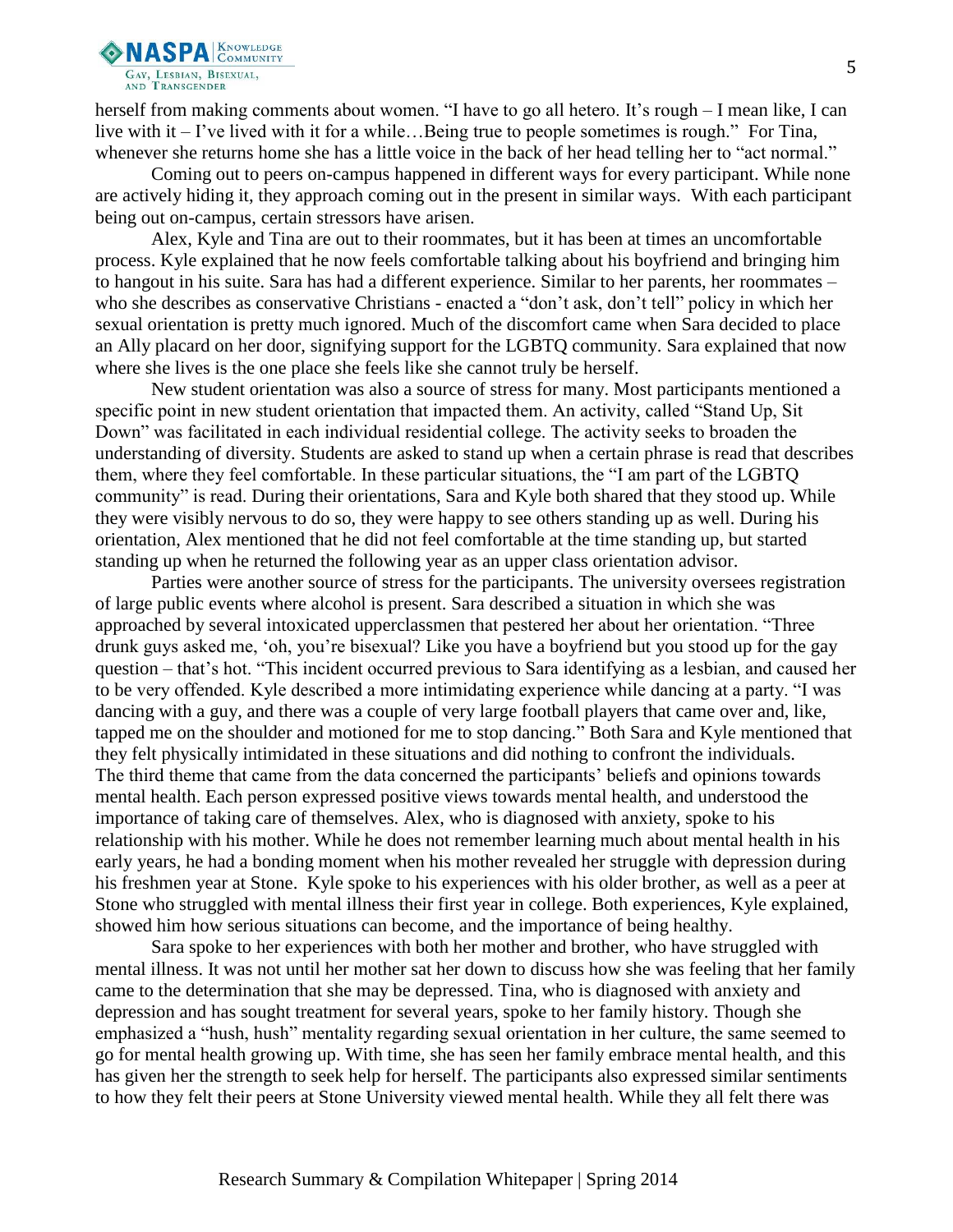

not an overwhelming stigma, they felt the student body was "apathetic". Sara felt that students know that mental health is important, but may be more reticent to try to solve problems themselves.

The fourth and final theme that came across to the researcher was the willingness and openness to seek help. At the time of the interview, each student had engaged the wellbeing services at Stone University in different ways. From the physical counseling services, to administrative assistance and speaking with staff in their individual residential colleges, the students were well aware of the ways they could reach out and ask for help. Each student expressed satisfaction after consulting with university wellbeing staff, and expressed confidence in peers seeking out resources. These themes challenge campus administrators to consider the multi-faceted lives that gays and lesbians lead. A better understanding of the stressors they face and their beliefs around mental health will hopefully inform practice.

#### **References**

- King, M., Semlyen, J., See Tai, S., Killaspy, H., Osborn, D., Popelyuk, D., & Nazareth, I. (2008). A systematic review of mental disorder, suicide, and deliberate self-harm in lesbian, gay and bisexual people. *BMC Psychiatry, 8,* 1-17.
- King, M., McKeown, E., Warner, J., Ramsay, A., Johnson, K., Cort, C., Wright, L, Blizard, R. & Davidson, O. (2003). Mental health and quality of life of gay men and lesbians in England and Wales: Controlled, cross-sectional study. *The British Journal of Psychiatry, 183,* 552- 558.
- McLaughlin, K., Hatzenbuehler, M., Xuan, Z., & Conron, K. (2012). Disproportionate exposure to early-life adversity and sexual orientation disparities in psychiatric morbidity. *Child Abuse & Neglect, 36,* 645-655.
- Oswalt, S.B., & Wyatt, T.J. (2011). Sexual orientation and differences in mental health, stress, and academic performance in a national sample of U.S. college students. *Journal of Homosexuality, 58,* 1255-1280.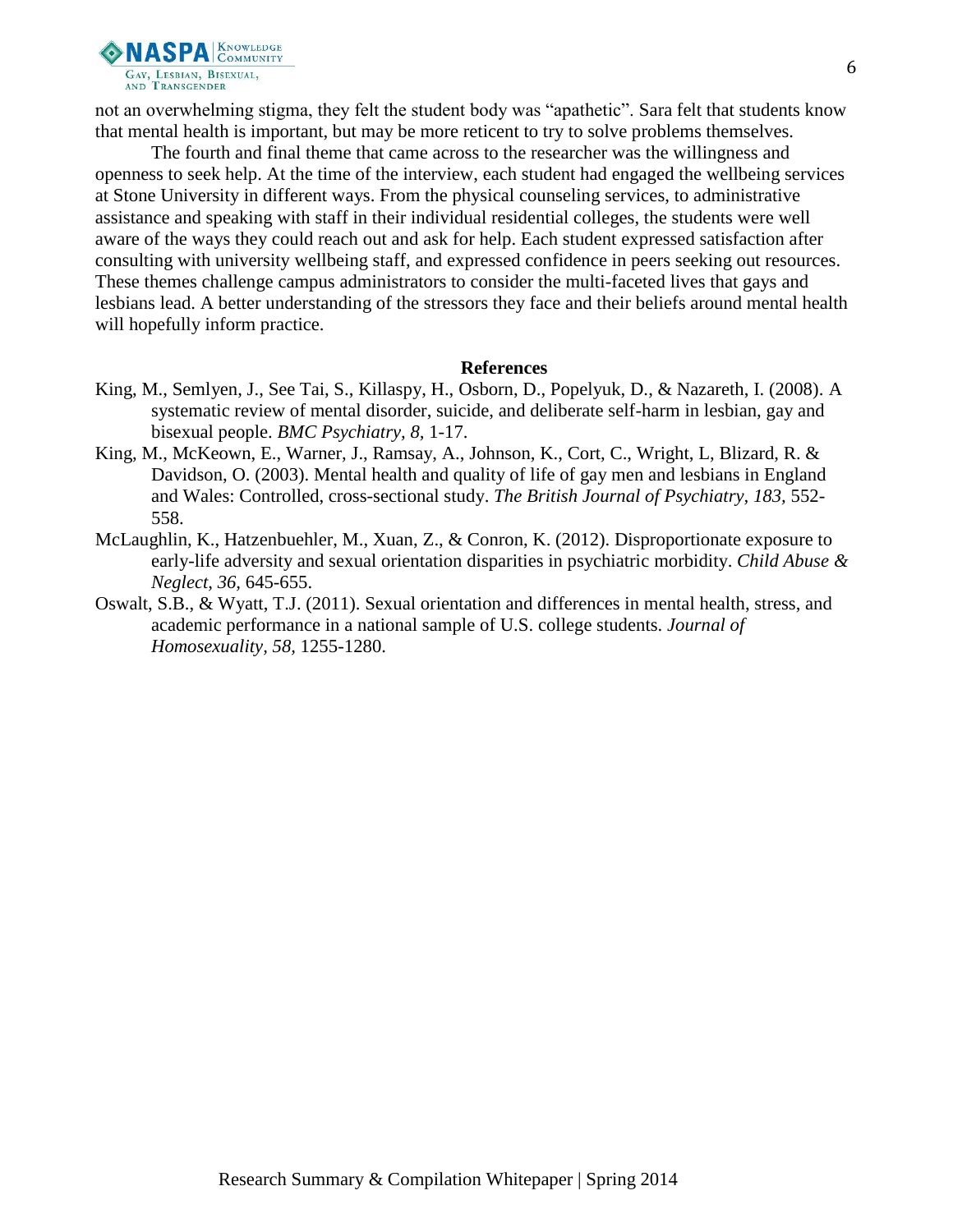

# **The lived experiences of gay and lesbian college athletes: A research proposal**

Channell Barbour | Doctoral Candidate | Indiana State University | cbarbour@ius.edu

# **Statement of the Problem**

Given the dearth of research, it is important to acknowledge the history of lesbian and gay (LG) student athletes in higher education and include in this study information on the development of the NCAA. However, research has not produced germinal findings related to the subject. As noted in The NCAA News, "athletics has been the last bastion of homophobia. It's one of the few places left where homophobia is tolerated...The reality is that, for many of our gay, lesbian, and bisexual athletes, it's not safe in intercollegiate athletics" (Hawes, 2001, p. 14).

# **Purpose**

The purpose of the proposed study is to explore the experiences of LG college student athletes. Wolf-Wendel, Toma, and Morphew (2001) looked to understand why homophobic and heterosexist attitudes exist and sought to understand how to change perceptions, attitudes and behaviors in college athletics. By examining the various identity development theories used to shape this research, college administrators may gain a better understanding of how LG college students navigate their sexualities. Evans, Forney, Guido, Patton, & Renn (2010) outlined some of the various identity development models that will be examined, including theories of gender and gender identity development; Cass's Homosexual identity (1979; 1984); and three types of coming out process models (Evans & Broido, 1999). These models are based on self-awareness, disclosure, and a combination of both (Evans & Broido, 1999).

# **Research Question**

This study focuses on exploring the experiences of LG college student athletes on various college campuses. The primary research question to be explored is: What are the experiences of LG college student athletes on college campuses.

# **Literature Review**

This literature review is divided into several sections. These sections includes: Historical background, identity development, development of gay identities, perception of athletes, sources of support and counseling, and concluding with polices. Within the Historical background section, the gay rights movement is introduced, providing information on how gay rights became an issue in American society, The next section, identity development, outlines various identity theories that demonstrate the growing stages an individual may encounter, especially college students. The literature will be focused on exploring the perception of what an "athlete: is in the eyes of society, and perceptions of LG students is explored; and then a discussion on LG athletes, their feelings, with demonstration of how a gay athlete copies on the team and in life.

# **Historical Background**

**Gay rights movement.** Beemyn's (2003) work chronicles the Stonewall incident of 1969, the incident that started the gay rights movement and lead to a historical evolution of gay rights. This publication also discusses the Student Homophile League, the first gay student organization, and explores the name change from homophile to gay liberation.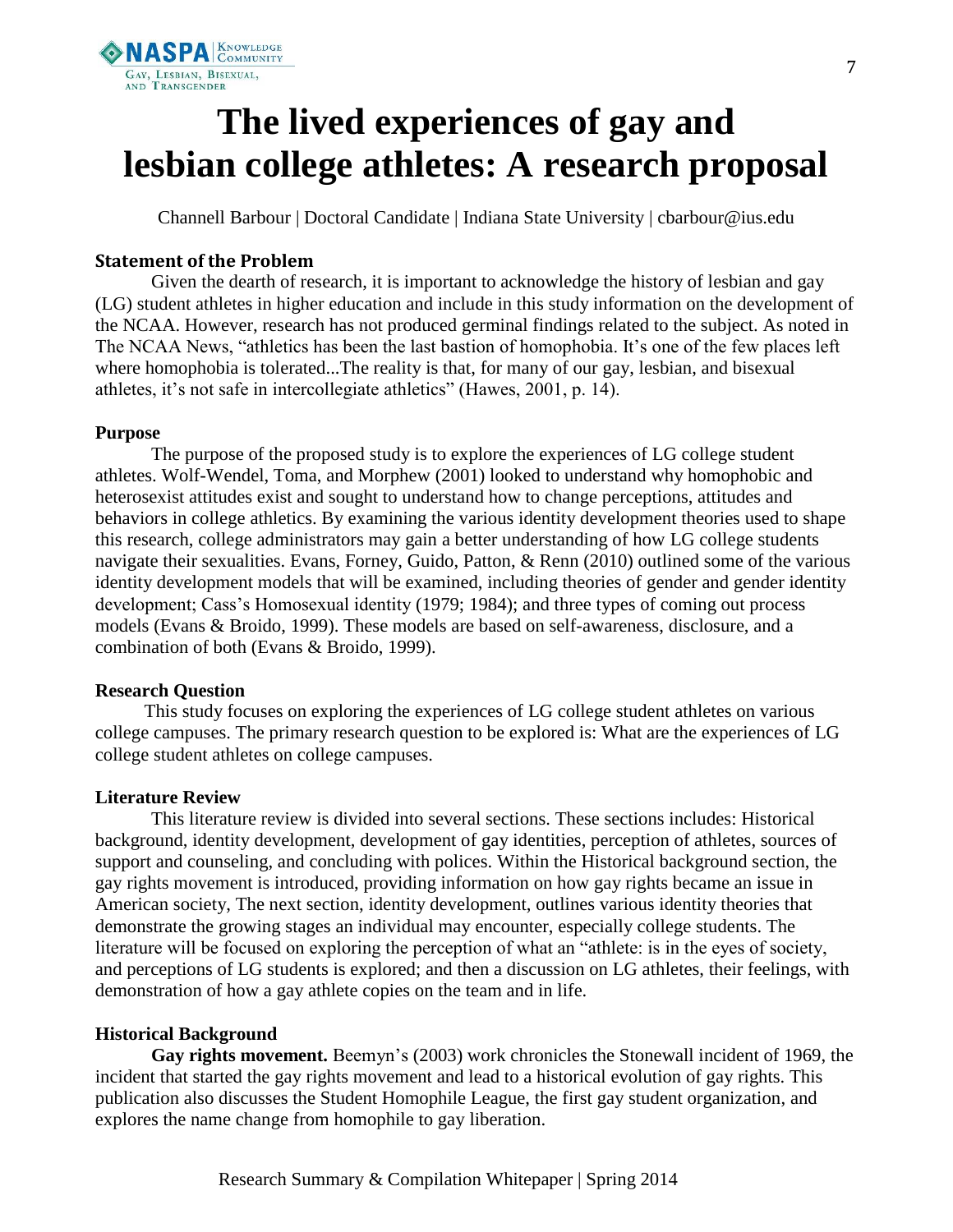

**Overview of athletics.** The purpose of Roper and Halloran's (2007) study was to explore attitudes toward LG among 371 heterosexual male and female collegiate student-athletes in the USA. Attitudes were assessed in relationship to the student-athletes' gender, sport, and contact. Findings concluded male student- athletes were significantly more negative in their attitudes toward gay men and lesbians than females.

Wolf-Wendel, Toma, and Morphew (2001) explored how much difference is too much difference? The article outlines the lack of acceptance of gay, lesbian, and bisexual athletes at five NCAA Division 1 college campuses. The article is also a guide that discusses the attitudes amongst coaches, administrators, and other athletes as it relates to the gay, lesbian, and bisexual student. The article also explores accepting attitudes of female athletes and the stigma for male gay athletes.

**Identity development.** Brown, Clarke, Gortmaker, and Robinson-Keilig (2004) assessed the campus climate for gay, lesbian, bisexual, and transgender (GLBT) students using a multiple perspectives approach. The authors researched campus climate for LGBT students. Eighty students completed surveys with questions relating to residence life, treatment from faculty and staff, and campus environment in general. Using random sampling the authors discovered that differences exist within the LGBT population and gave suggestions for student affairs practitioner to assist in a more friendly and engaging environment for gay students.

#### **Methodology**

This section will discuss the methodological approach that will be used to explore the experiences of LG college athletes. I will begin with a description of the qualitative research approach, followed by a discussion about case study and narrative analysis as the specific tradition selected for this research. Specifically, how this marginalized group makes sense of their experiences, by giving LG college student athletes a voice, who have attended any college or university (Merriam, 2009). The primary research question that will influence this study is what are the experiences of LG college student athletes?

#### **Rationale for Design**

The overall purpose of conducting qualitative research is, "to understand how people make sense of their lives and experiences" (Merriam, 2009, p.23). Qualitative research is used when the researcher has a topic that needs to be explored in more detail; wants the writing to be more personal and emphasizes the role of the researcher as an active listener (Creswell, 2007). In conducting qualitative research, the stories from participants provide the data. The researcher uses these stories to shape the interpretation of the experiences, and to let the voices of the participants be heard (Creswell, 2007). Additionally, case study provides an in-depth understanding of a single, group, or bounded systems being researched (Creswell, 2007; McMillan & Schumacher, 2001; Merriam, 2009; Yin, 2011). In other words, "case study research assumes that examining the context and other complex conditions related to the case(s) being studied are integral to understanding the case(s)" (Yin, 2011, p. 4). Case study addresses a descriptive or explanatory research question (Yin, 2011).

#### **Participant Selection**

The selection of athletes will be chosen through purposeful, or network sampling. Network sampling will be used to invite participants. This is a strategy where participants are asked to refer others that they know who share similar experiences (McMillan & Schumacher, 2001).While numbers are crucial for quantitative research, sample sizes for qualitative research need to reach levels of saturation in order to reach understanding of the case. Additionally, before conducting the interviews, Creswell (2007) notes that written permission should be obtained from the participants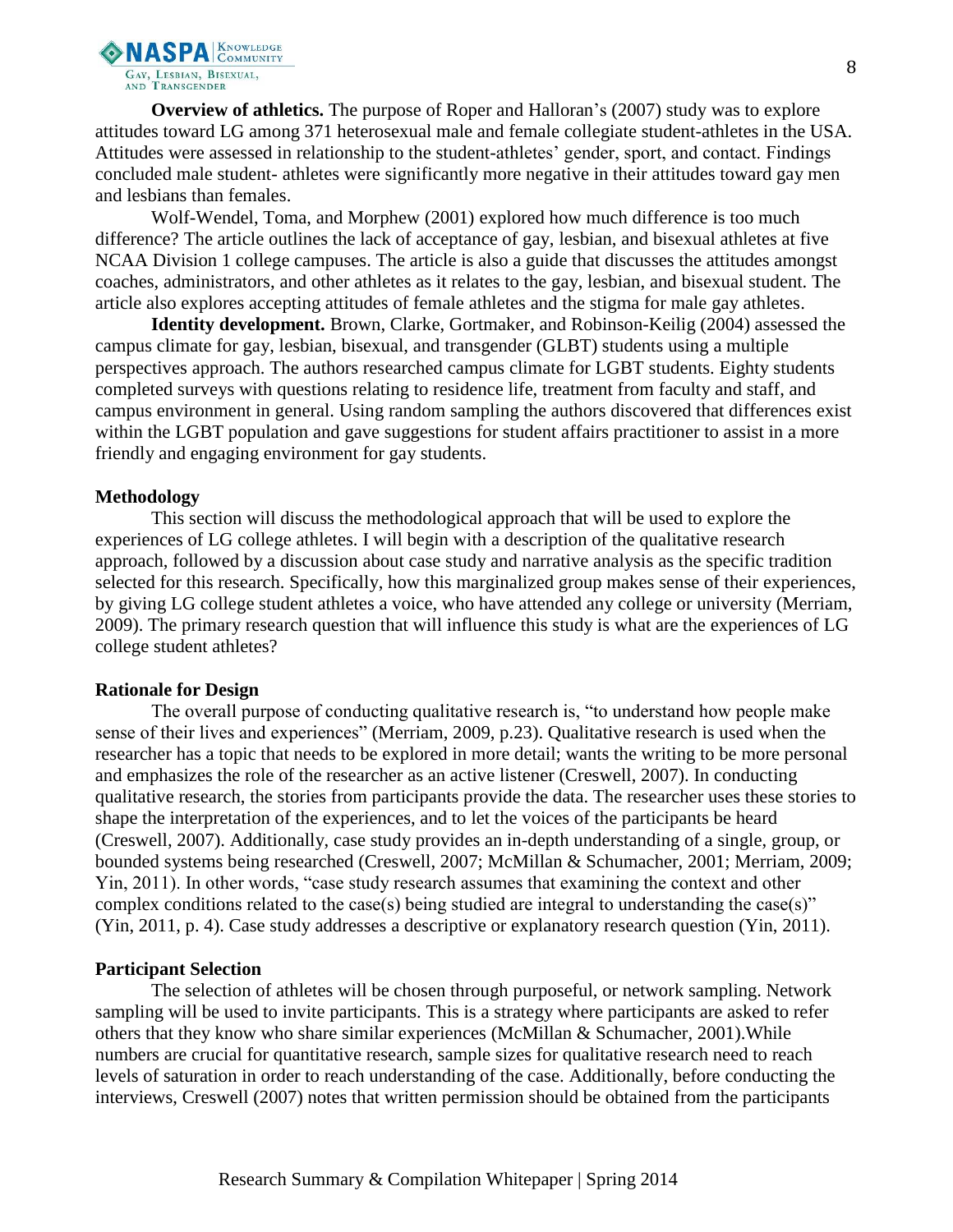

before beginning the research. Prior to the initial meeting, each participant will be given an informed consent form.

## **Data Collection**

The primary source of data collection will be through in-depth semi-structured interviews. While collecting information, I will use ten interview protocol for participants to answer.

### **Significance of the Study**

This research is important because participants, faculty, coaches, administrators, and other students might understand the meaning of the events, incidents, and occurrences LG student athletes endure during their college years. Furthermore, this research extends the body of knowledge relating to LG students' experiences on college campuses and hopefully will inform institutional policy, especially how it relates to persistence and graduation. As enrollments of LG student populations continue to increase across college campuses, authors agree that student affairs practitioners need to give more attention to LG issues and create a more LG friendly environment (Ritchie & Banning, 2001; Sandeen, 2003; Sanlo & Schoenberg , 2002; Yoakam , 2006). Although Sandeen (2003) does not specifically discuss working with LG populations, he eludes to the significant influence that student affair administrators have over students. In his research, Sandeen examines the critical impact relationship building has with students. In order for students to persist in their studies, have good experiences and persist towards graduation, students need to make connections with other students, as well as faculty, or individuals that they can relate to on campuses (Roper & Halloran, 2007). Sandeen (2003) explains how student affairs administrators need to be careful when labeling students and the impact labels can have on students. This lesson can be shared across all populations to include how labels impact LG students when in an unwelcoming environment.

#### **References**

- Beemyn, B. (2003). The silence is broken: A history of the first lesbian, gay, and bisexual college student groups. *Journal of the History of Sexuality, 12*(2), 205-223.
- Brown, R. D., Clarke, B., Gortmaker, V., & Robinson-Keilig, R. (2004). Assessing the campus climate for gay, lesbian, bisexual, and transgender (GLBT) students using a multiple perspectives approach. *Journal of College Student Development, 45*(1), 8–26.
- Cass, V. C. (1979). Homosexual identity formation: A theoretical model. *Journal of Homosexuality, 4*(3), 219-235.
- Cass, V. C. (1984). Homosexual identity formation: Testing a theoretical model. *Journal of Sex Research, 20*(2), 143-167.
- Creswell, J. W. (2007). *Qualitative inquiry and research design: Choosing among five approaches* (2nd ed.). Thousand Oaks, CA: Sage.
- Evans, N. J. & Broido, E. M. (1999). Coming out in college residence halls: Negotiations, meaning making, challenges, supports. *Journal of College Student Development, 40*(6), 658-668.
- Evans, N. J., Forney, D. S., Guido, F. M., Patton, L. D., & Renn, K. A. (2010). *Student development in college: Theory, research, and practice.* San Francisco, CA: Jossey-Bass.
- Hawes, K. (2001). H-The scarlet letter of sports: More people in athletics say it's time to start talking openly about homophobia. *NCAA News, 38*(21), 13-14.
- McMillan, J. H., & Schumacher, S. (2001). *Research in education: A conceptual introduction* (5th ed.). New York, NY: Longman.
- Merriam, S. B. (2009). *Qualitative research: A guide to design and implementation.* San Francisco: Jossey-Bass.